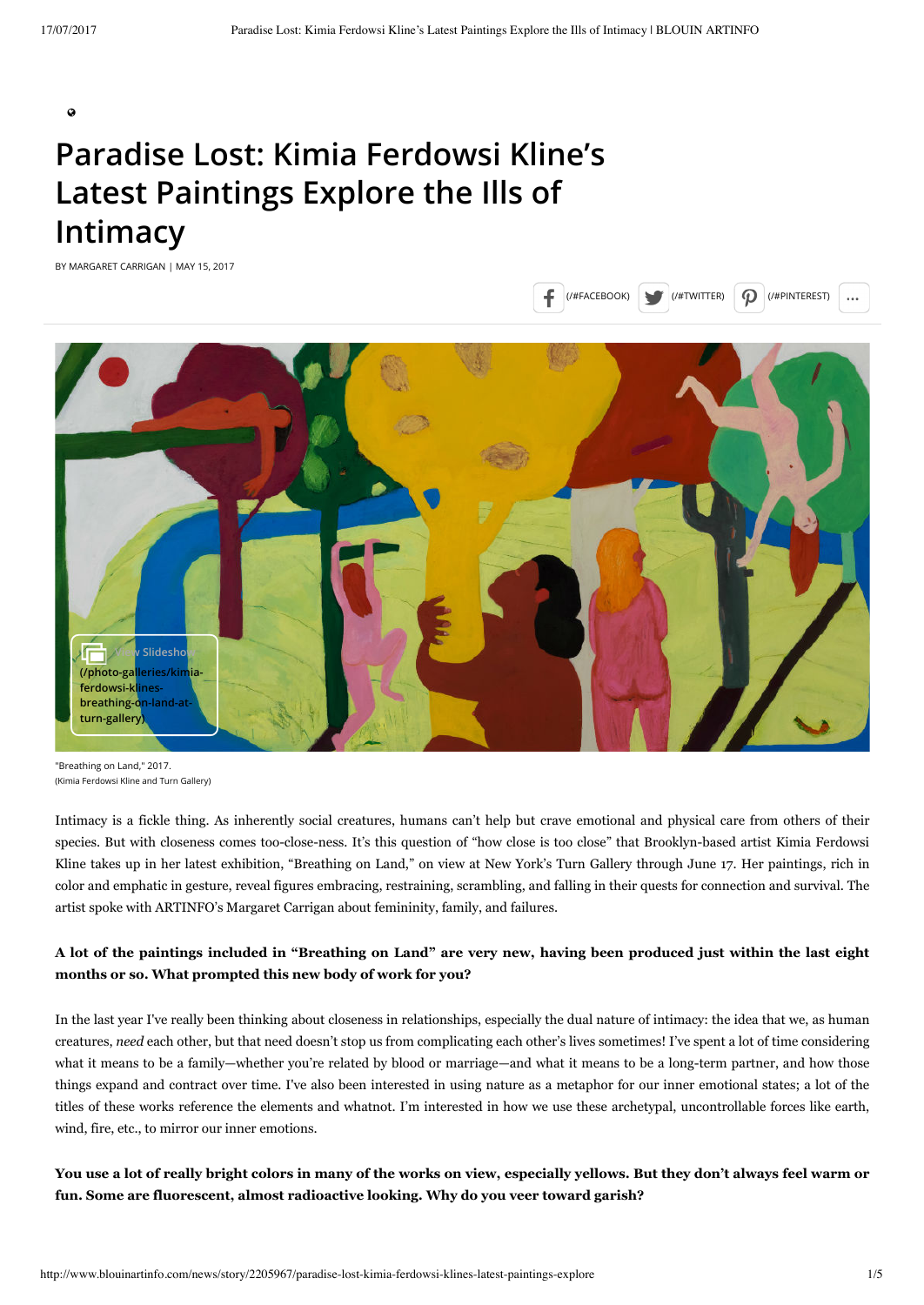#### 17/07/2017 Paradise Lost: Kimia Ferdowsi Kline's Latest Paintings Explore the Ills of Intimacy | BLOUIN ARTINFO

It just goes back to this idea of the thin line between safety and toxicity inherent in intimacy, honestly. Like, being close with someone invites some toxic elements into the relationship. But we can't cut ourselves off from those aspects; to survive we have to engage in it, we have to learn to navigate those radioactive waters.

## **Are the different female figures in the show's namesake painting, "Breathing on Land," representative of different people in your life? Or are they more like totemic representations of femininity?**

The figures symbolize women as a whole and what it means to be a woman—what it means to survive as a woman when there are so many demands placed on you, your time, and your idea of self. The title of the painting kind of says it all for me. Like, of course breathing on land is an obvious thing you should be able to do. But even though it's a very simple process, sometimes it can feel really difficult. Sometimes you can feel smothered or like you can't catch your breath, you know?

## **"Breathing on Land" reminds me of Matisse's iconic "Joy of Life," with its bright color palette and simple, soft, feminine bodies activating the landscape. Is that an intentional reference?**

I look a lot at Matisse. I look a lot at Gauguin. Hockney, too. O'Keefe, even. I think I'm interested in the Fauvists more than anything; I like the way they use color to evoke emotions. But, yeah for sure, Matisse for me is like if I had an artist grandfather.

#### **Were there other artists in your family?**

No. Both of my parents are from Iran, so I'm a first-generation American. As the daughter of immigrants, you're allowed to be, like, three: things: a doctor, a lawyer, or you can be an engineer. But I always wanted to be an artist, which I announced to my parents at the age of eight, according to them. Basically, going into the arts was the worst possible thing I could've said to them! They were shocked. But then, as I got older, they said they weren't really allowed to study what they were passionate about and they didn't want that for me and my brothers. So they were like, "if you're serious, you can do it," and were very supportive from there. But my dad still made me minor in business, which tanked my GPA!

## **A lot of the paintings in the show are highly layered—I can see the shadows of figures and forms underneath washes of** color and it looks like you've even scratched or scribbled into the paint in several of them. But you haven't always **approached your surfaces like this, right?**

I've been thinking about this a lot. My process has become almost sculptural, like I'm carving. For a really long time, I made these perfectly brushed surfaces and I really wanted them to look pristine, like an Ingres painting. Then something happened where I had an old panel and a painting on it that I hated, so I decided to paint over it. The texture from the previous painting showed through and I loved the way it looked, so that's what I started doing. Under all of these are other paintings that were unsuccessful. And I used the ghosts of the past lives of these paintings to sort of add to the final piece. Essentially, all of my failures are in there, on view for all to see.

## **I like how that corresponds with this idea of intimacy you're working through. Closeness is so often engendered by vulnerability and failure.**

Yeah, that's a really good point. Being vulnerable can make you seek comfort, or it can make you defensive or aggressive. I'm interested in that tension and I think you see that in a lot of the pieces: a touch can look like a caress, or it can look like a slap. Take "Two Heads," for instance, which kind of inspired the whole show for me. It looks like someone embracing another, but their arm is around the other's head: It could also be interpreted as a choke or strangle-hold.

# **I also noticed this other painting, "Two by Two," which reads to me like a Garden of Eden image: two figures walking hand in hand in a lush landscape. It's almost like a nod to the original, archetypal story of intimacy gone awry, resulting in the Fall of all humanity.**

Ha! I didn't even think about that. My previous two shows here at Turn have dealt primarily with nature. My first show here, in 2014, was actually titled "Eden." It was all about gardens since gardens are highly symbolic in Persian culture. I've never been to Iran—as members of the Bahá'í faith, my family was very persecuted there. That's why my grandparents had to leave. So I've never been but I grew up hearing all these amazing stories about my grandmother's garden. My dad's family had orchards of pomegranate and fig trees. I grew up hearing these about these idyllic places that were such a part of my family's history, but I couldn't access them. That's another difficult part about intimacy: sometimes you just can't get in.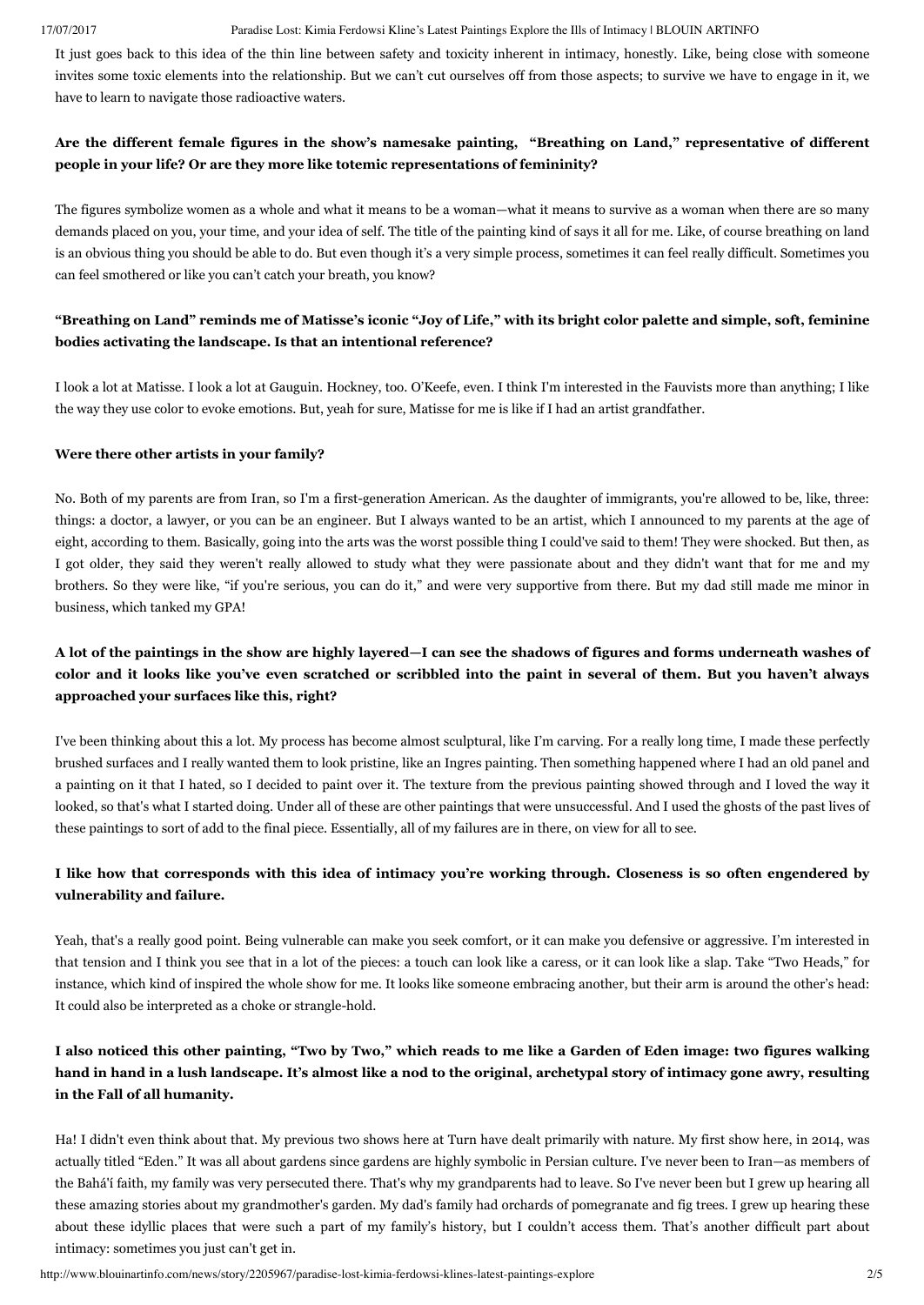





**(/news/story/2360628/thomas-rus-press-at-[\(/node/2360600\)](http://www.blouinartinfo.com/node/2360600) spruth-magers-berlin)**

**GALLERIES**

Thomas Ruff's 'press++' at Sprüth

**[MOST READ \(/# \)](http://www.blouinartinfo.com/#) [MOST SHARED \(/# \)](http://www.blouinartinfo.com/#)**

**Magers, Berlin**

**(/news/story/2360628/thomas-**

ruffs-press-at-spruth-magers-

**berlin)**<br>MOST READ (/# )

**MOST POPULAR**

|   | Seattle Art Fair 2017 (http://www.blouinartinfo.com/news/story/2345936/seattle-art-fair-2017)                                                                                   |
|---|---------------------------------------------------------------------------------------------------------------------------------------------------------------------------------|
|   | Abmeyer + Wood Fine Art at Seattle Art Fair 2017 (http://www.blouinartinfo.com/news/story/2353447/abmeyer-wood-fine-art-at-<br>seattle-art-fair-2017)                           |
|   | Amy Li Projects at Seattle Art Fair 2017 (http://www.blouinartinfo.com/news/story/2353377/amy-li-projects-at-seattle-art-fair-2017)                                             |
|   | Guadalupe Rosales is 1st LACMA Instagram Artist in Residence (http://www.blouinartinfo.com/news/story/2348245/guadalupe-<br>rosales-is-1st-lacma-instagram-artist-in-residence) |
| 5 | 101/Exhibit at Seattle Art fair 2017 (http://www.blouinartinfo.com/news/story/2350134/101exhibit-at-seattle-art-fair-2017)                                                      |
|   | Group show 'Juncture' at Catharine Clark Gallery (http://www.blouinartinfo.com/news/story/2341464/group-show-juncture-at-<br>catharine-clark-gallery-san-francisco)             |

# **RECOMMENDED**



**[\(/news/story/2362927/giuseppe-penone-at-tucci-](http://www.blouinartinfo.com/news/story/2362927/giuseppe-penone-at-tucci-russo-studio-per-larte-contemporanea)[\(/node/2362881\)](http://www.blouinartinfo.com/node/2362881) russo-studio-per-larte-contemporanea)**

**GALLERIES**

**Giuseppe Penone at Tucci Russo, Turin**

**(/news/story/2362927/giuseppe[penone-at-tucci-russo-studio-per-](http://www.blouinartinfo.com/news/story/2362927/giuseppe-penone-at-tucci-russo-studio-per-larte-contemporanea)**

**larte-contemporanea)**